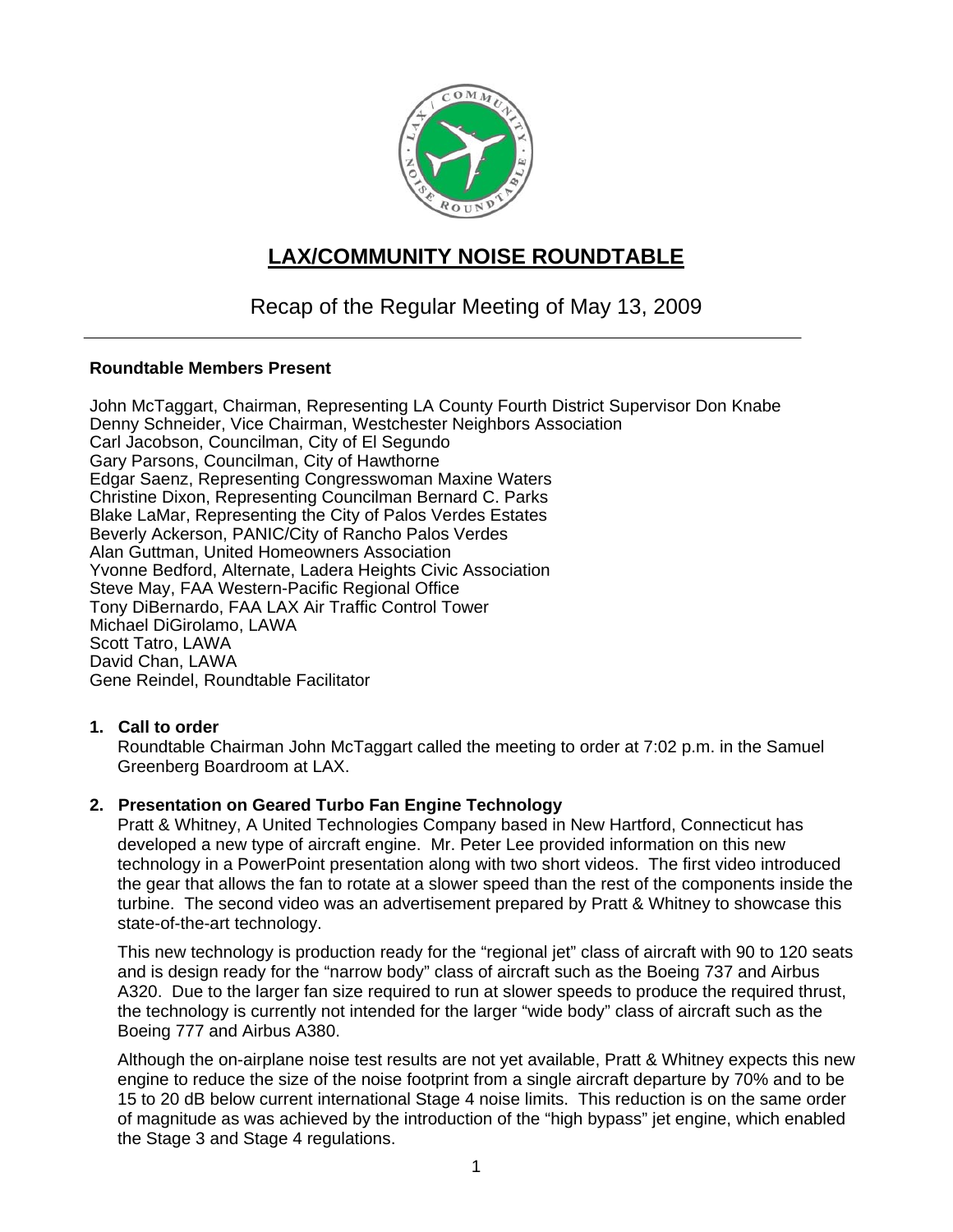In addition to reduced noise, Pratt & Whitney expects reduction in emissions with a 50% reduction in oxides of nitrogen (NOx), a 12% to 15% reduction in fuel burn and carbon dioxide (CO2), and a reduction in operating costs to the airlines.

Due to the larger fan size and larger nacelle diameter required for the same thrust as existing (non-geared) engines, retrofitting this new technology on existing aircraft is not expected. Aircraft are designed to account for the engine size. Therefore, it is nearly impossible for these larger engines to be installed on existing aircraft. Also worth noting is that noise from the thrust reverser of the new engine is not expected to be lower since no new technology is being implemented on that particular component.

The Roundtable members inquired about low-frequency noise with this new technology. Since the fan on the new engines will rotate slower, they asked if this would result in an increase in lowfrequency noise content compared to the existing high bypass engines. Mr. Lee did not know the answer to this question, but offered to get back to the Roundtable. Mr. Lee anticipated that the noise test results would be available in a month or two and he would provide information to the Roundtable at that time.

In summary, the geared turbo fan is expected to:

- **Reduce noise footprint by 70%**
- **Be below Stage 4 requirements by 20 dB**
- **Reduce NOx by 50%**
- **Reduce fuel burn and CO2 up to 15%**
- **Lower airline operating costs**
- **Power narrow body and regional jets only**

#### **3. Statistical Update on LAX Runway Utilization**

Mr. David Chan provided an update on the runway utilization at LAX. It was noted that runway use is mostly affected by runway closure activity. Prior to July 2008, there were a significant amount of runway closures related to the construction of the new center taxiway. Also during the period from Sept to Dec 2008, runways on the north and south complexes were partially closed for the installation of runway status lights and reconstruction of Taxiways E and V. These closures caused the FAA and aircraft operators to deviate from the Preferential Runway Use Procedures. In more recent months from January to April of 2009, the number of runway closures has stabilized, thereby resulting in more aircraft operating in accordance with the runway use procedures. The presentation also compared cargo carrier operations on the south complex. It indicated that for the most part cargo operators are generally departing more on 25R. Factors that cause cargo carriers to depart on 25L include, but are not limited to, runway closures and maintaining safe operations by minimizing the number of aircraft crossing active runways.

### **4. Report on China/U.S. Aviation Summit**

Mr. Gene Reindel provided a brief summary of his recent trip to Beijing, China to attend the China/U.S. Aviation Summit. A total of 280 people attended the conference including 70 from China. Representatives from China were mostly from the Civil Aviation Administration China (CAAC) and their Air Traffic Management Bureau (ATMB), which are equivalent to the FAA in the U.S.

Mr. Reindel reported that China expects to build about 100 new airports within the next five years in order to progress to its goal of having an airport within a 90-minute drive of every Chinese citizen. The issues most important to China are: